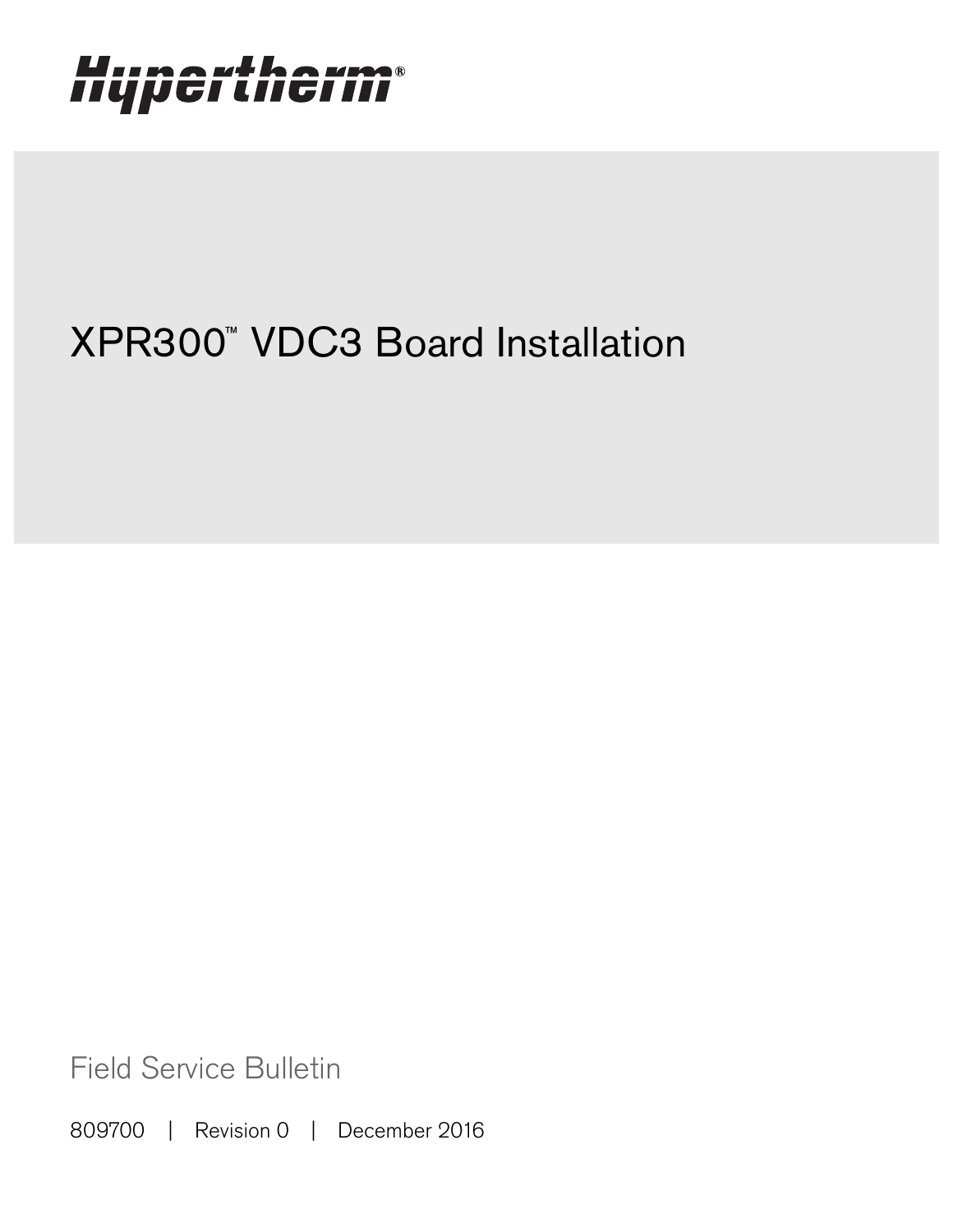#### Hypertherm Inc.

Etna Road, P.O. Box 5010 Hanover, NH 03755 USA 603-643-3441 Tel (Main Office) 603-643-5352 Fax (All Departments) info@hypertherm.com (Main Office Email)

800-643-9878 Tel (Technical Service) technical.service@hypertherm.com (Technical Service Email) 800-737-2978 Tel (Customer Service)

customer.service@hypertherm.com (Customer Service Email)

866-643-7711 Tel (Return Materials Authorization) 877-371-2876 Fax (Return Materials Authorization) return.materials@hypertherm.com (RMA email)

#### Hypertherm México, S.A. de C.V.

Avenida Toluca No. 444, Anexo 1, Colonia Olivar de los Padres Delegación Álvaro Obregón México, D.F. C.P. 01780 52 55 5681 8109 Tel 52 55 5683 2127 Fax Soporte.Tecnico@hypertherm.com (Technical Service Email)

#### Hypertherm Plasmatechnik GmbH

Sophie-Scholl-Platz 5 63452 Hanau **Germany** 00 800 33 24 97 37 Tel 00 800 49 73 73 29 Fax

#### 31 (0) 165 596900 Tel (Technical Service)

00 800 4973 7843 Tel (Technical Service) technicalservice.emea@hypertherm.com (Technical Service Email)

#### Hypertherm (Singapore) Pte Ltd.

82 Genting Lane Media Centre Annexe Block #A01-01 Singapore 349567, Republic of Singapore 65 6841 2489 Tel 65 6841 2490 Fax Marketing.asia@hypertherm.com (Marketing Email) TechSupportAPAC@hypertherm.com (Technical Service Email)

#### Hypertherm Japan Ltd.

Level 9, Edobori Center Building 2-1-1 Edobori, Nishi-ku Osaka 550-0002 Japan 81 6 6225 1183 Tel 81 6 6225 1184 Fax HTJapan.info@hypertherm.com (Main Office Email) TechSupportAPAC@hypertherm.com (Technical Service Email)

#### Hypertherm Europe B.V.

Vaartveld 9, 4704 SE Roosendaal, Nederland 31 165 596907 Tel 31 165 596901 Fax 31 165 596908 Tel (Marketing) 31 (0) 165 596900 Tel (Technical Service) 00 800 4973 7843 Tel (Technical Service)

technicalservice.emea@hypertherm.com (Technical Service Email)

#### Hypertherm (Shanghai) Trading Co., Ltd.

B301, 495 ShangZhong Road Shanghai, 200231 PR China 86-21-80231122 Tel 86-21-80231120 Fax

86-21-80231128 Tel (Technical Service) techsupport.china@hypertherm.com (Technical Service Email)

#### South America & Central America: Hypertherm Brasil Ltda.

Rua Bras Cubas, 231 – Jardim Maia Guarulhos, SP – Brasil CEP 07115-030 55 11 2409 2636 Tel tecnico.sa@hypertherm.com (Technical Service Email)

#### Hypertherm Korea Branch

#3904. APEC-ro 17. Heaundae-gu. Busan. Korea 48060 82 (0)51 747 0358 Tel 82 (0)51 701 0358 Fax Marketing.korea@hypertherm.com (Marketing Email) TechSupportAPAC@hypertherm.com (Technical Service Email)

#### Hypertherm Pty Limited

GPO Box 4836 Sydney NSW 2001, Australia 61 (0) 437 606 995 Tel 61 7 3219 9010 Fax au.sales@Hypertherm.com (Main Office Email) TechSupportAPAC@hypertherm.com (Technical Service Email)

#### Hypertherm (India) Thermal Cutting Pvt. Ltd

A-18 / B-1 Extension, Mohan Co-Operative Industrial Estate, Mathura Road, New Delhi 110044, India 91-11-40521201/ 2/ 3 Tel 91-11 40521204 Fax HTIndia.info@hypertherm.com (Main Office Email) TechSupportAPAC@hypertherm.com (Technical Service Email)

© 2016 Hypertherm Inc. All rights reserved.

XPR300 and Hypertherm are trademarks of Hypertherm Inc. and may be registered in the United States and/or other countries. All other trademarks are the property of their respective holders.

One of Hypertherm's long-standing core values is a focus on minimizing our impact on the environment. Doing so is critical to our, and our customers', success. We are always striving to become better environmental stewards; it is a process we care deeply about.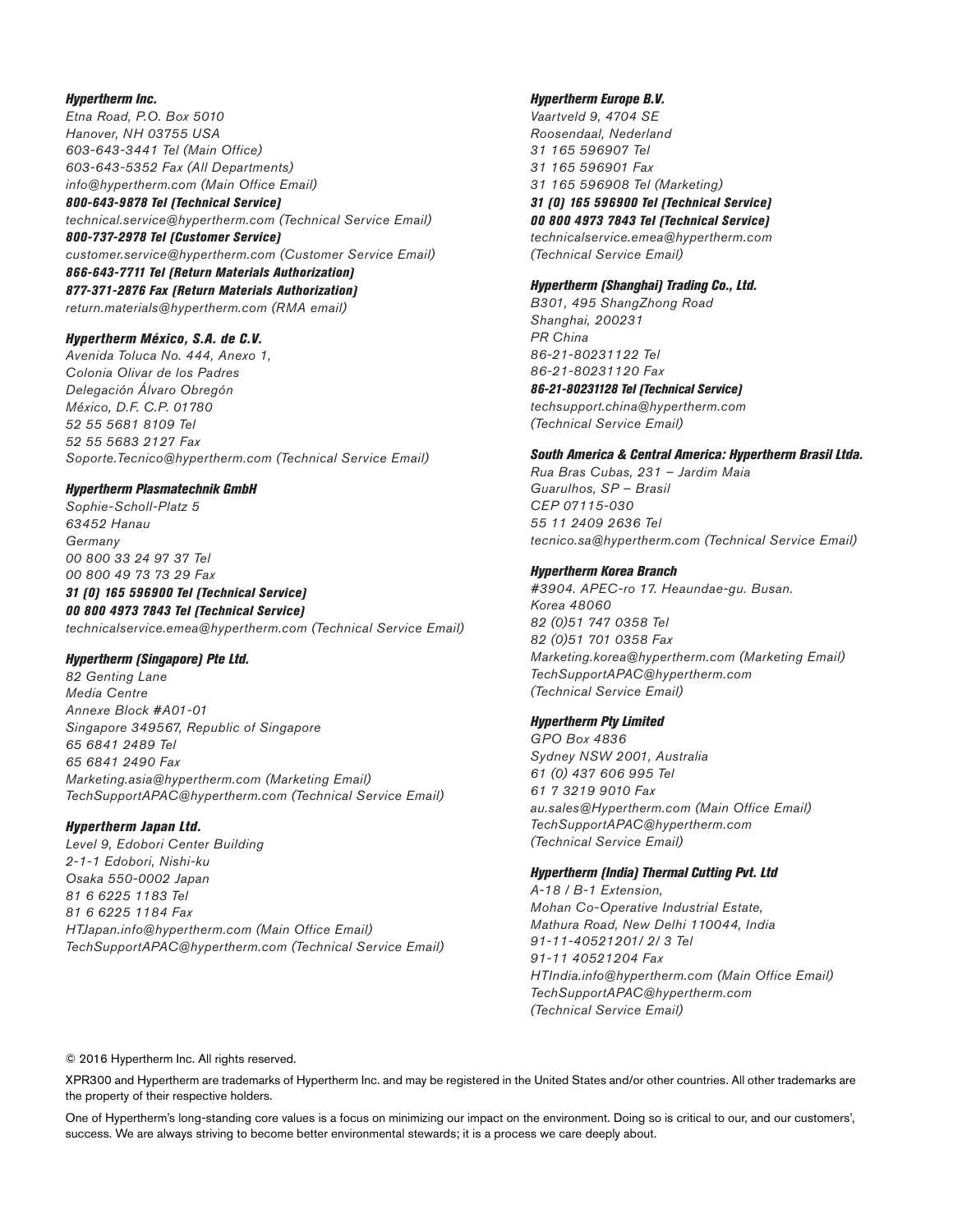## **Introduction**

## **WARNING**



#### **ELECTRIC SHOCK CAN KILL**

**Disconnect electrical power before performing any maintenance.**

**All work requiring removal of the plasma power supply cover must be performed by a qualified technician.**

**See the Safety and Compliance Manual (80669C) for more safety precautions.**

## **A** CAUTION



**Static electricity can damage circuit boards. Use proper precautions when handling printed circuit boards.**

**Store PC boards in anti-static containers.**

**Wear a grounded wrist strap when handling PC boards.**

### **Purpose**

This Field Service Bulletin describes how to install a voltage divider board/VDC3 board in an XPR300 plasma power supply, and how to make all of the necessary cable and wire connections.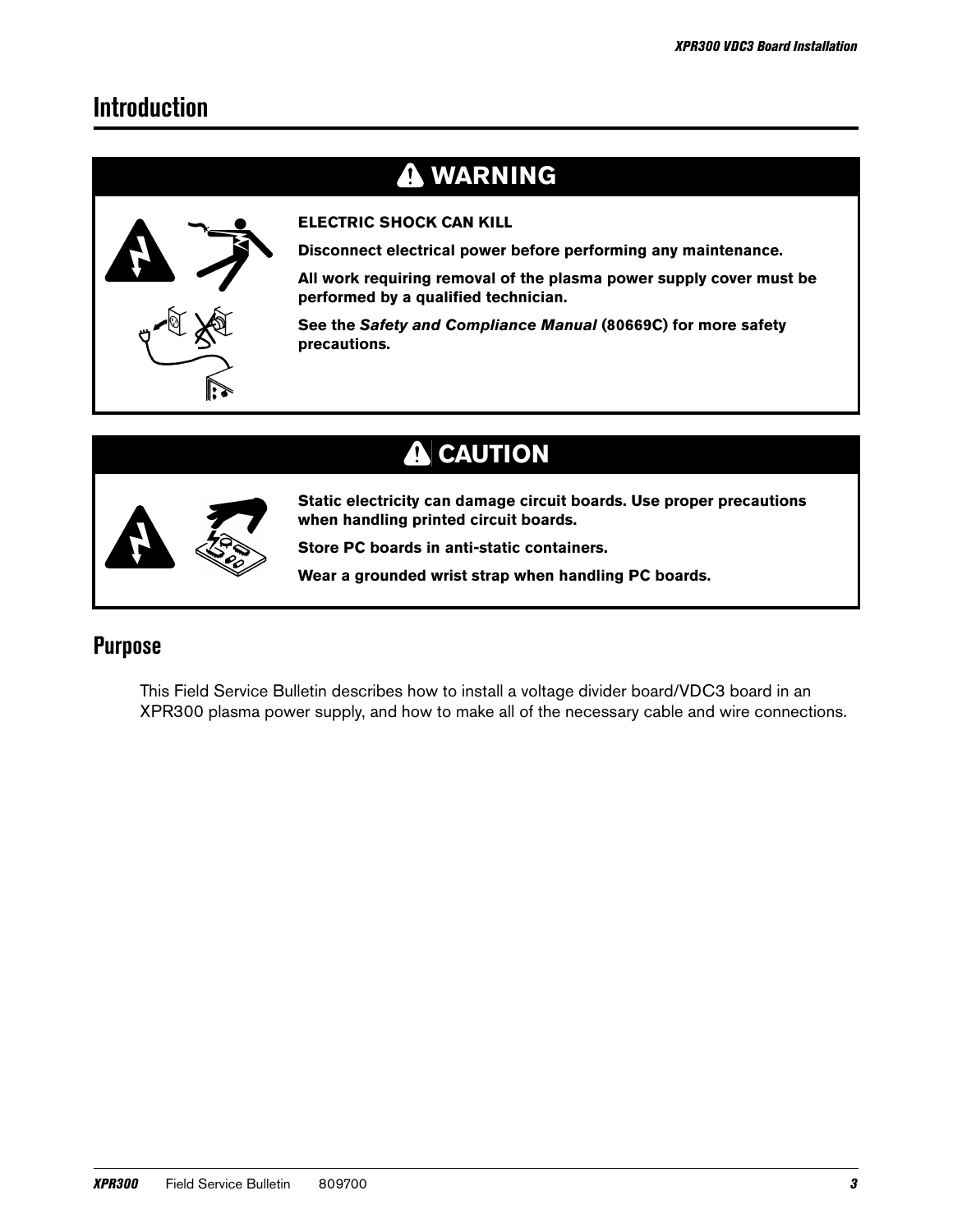## **Diagram of board, cable, and wire connections**

See [Figure](#page-3-0) 1 for an overview of the board, cable, and wire connections inside the plasma power supply.

<span id="page-3-0"></span>

- 1 Plasma power supply
- 2 Board: VDC3 (141201)

Wire harness in the plasma power supply

- 3 Wires: VDC3 board 120 VAC
- 4 Wires: Arc voltage
- 5 Male connector to VDC3 board (pre-installed on the VDC3 board)
- 6 Cable and connector to the computer numerical controller (CNC) (customer supplied)

 $\mathbb{R}$  Part numbers are shown for parts included in the kit. For more information about parts included in the kit, see [Kit contents](#page-4-0) on page 5.

## **Tools and materials needed**

- #2 Phillips<sup>®</sup> screwdriver
- 10 mm hex socket wrench or nut driver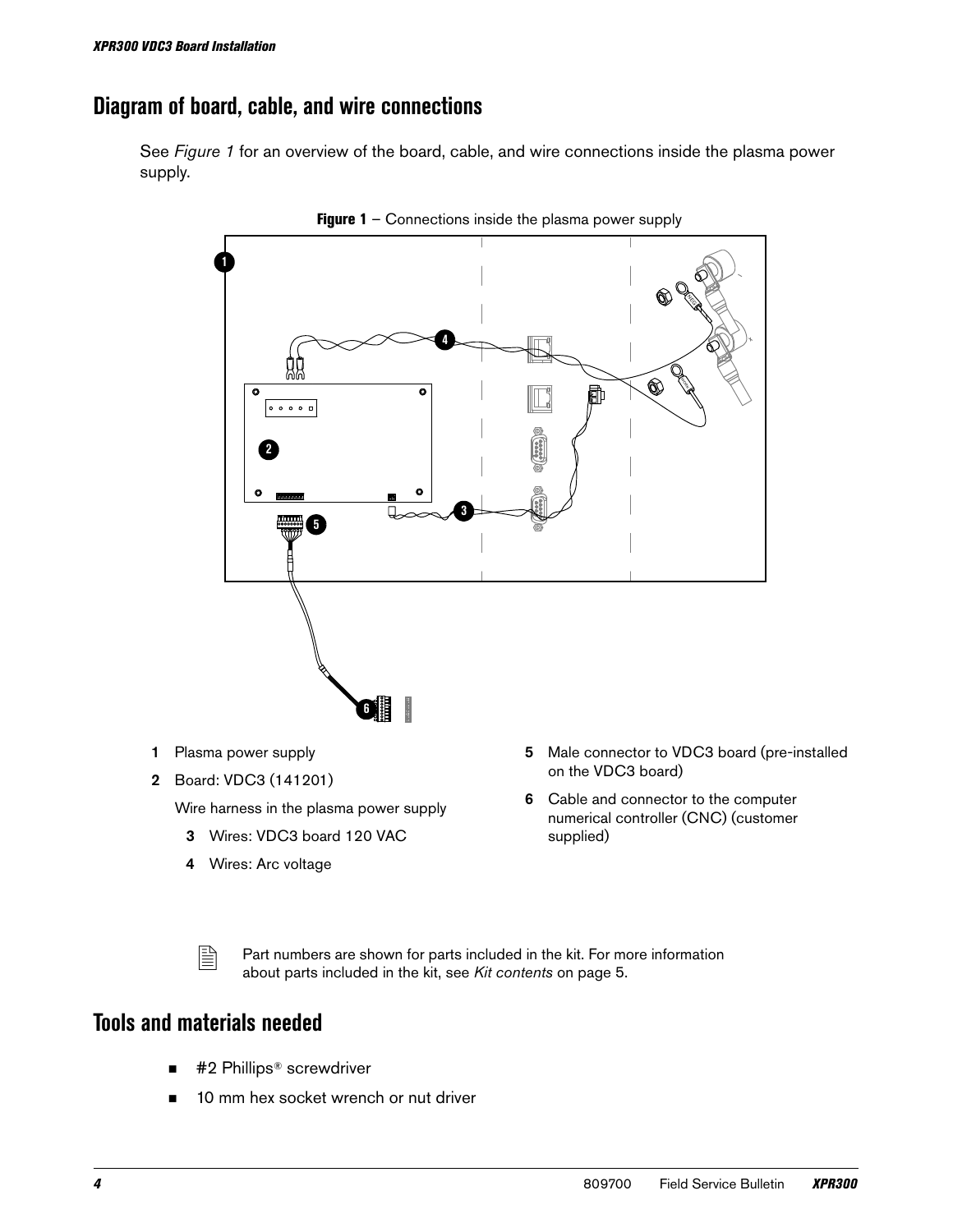## <span id="page-4-0"></span>**Kit contents**

| <b>Part number</b> | <b>Description</b>                  | Quantity |
|--------------------|-------------------------------------|----------|
| 141201             | Board: VDC3 (includes connector)    |          |
| 809700             | FSB: XPR300 VDC3 Board Installation |          |

 $\Box$  The wire harness to connect the VDC3 board is located in a clip inside of the plasma power supply. The wiring harness includes the arc voltage wires and the power wires.

## **Install and connect the VDC3 board (141201)**

<span id="page-4-1"></span>

J2 VDC3 board cable connector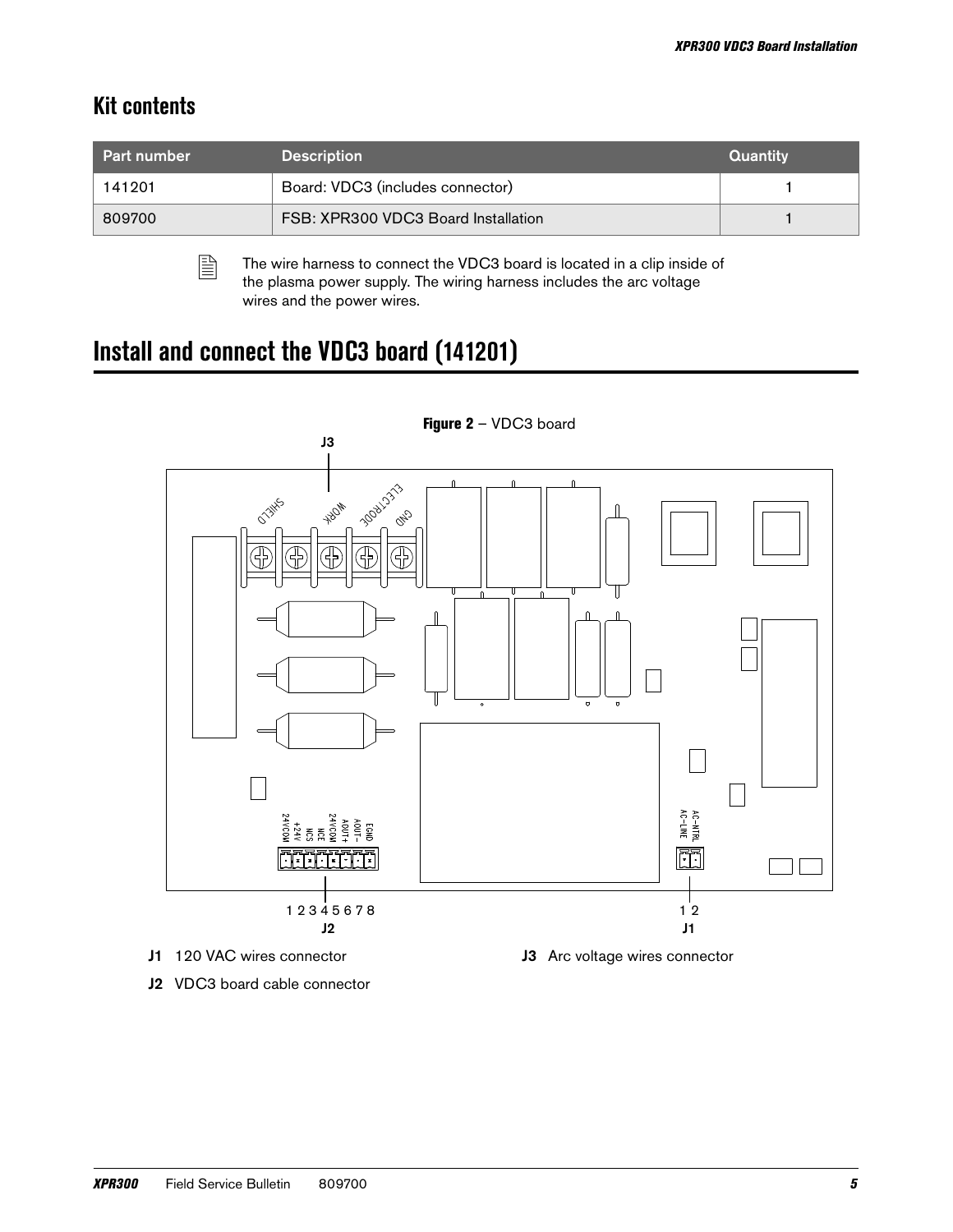1. Use a 10 mm hex socket wrench or nut driver to remove the rear panel of the plasma power supply.

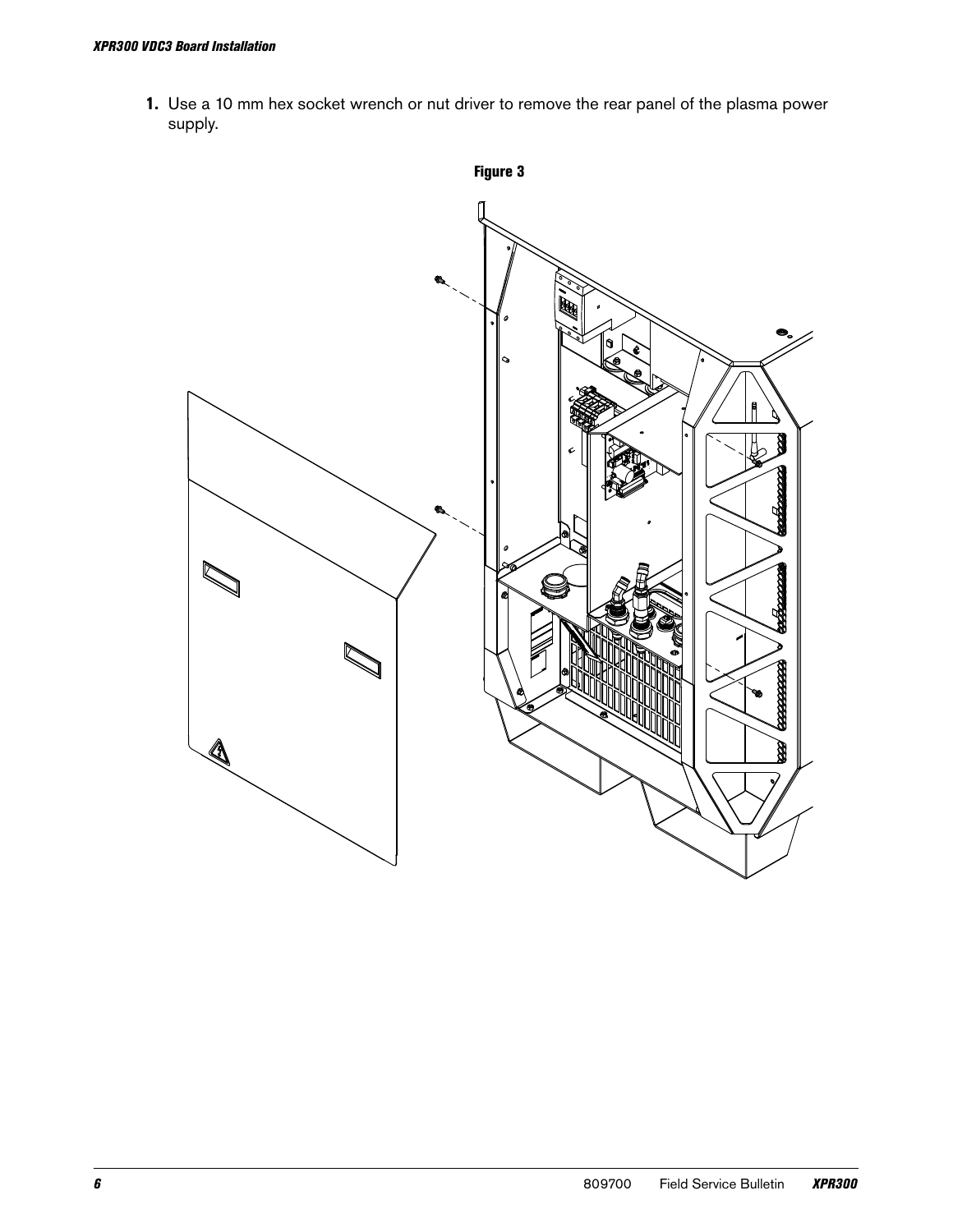2. Use a #2 Phillips screwdriver to remove the 4 screws from the studs.



**3.** With J3 on top, use the 4 screws to install the board on the studs. Tighten the screws to 9.2 kg∙cm (8.0 in∙lb).

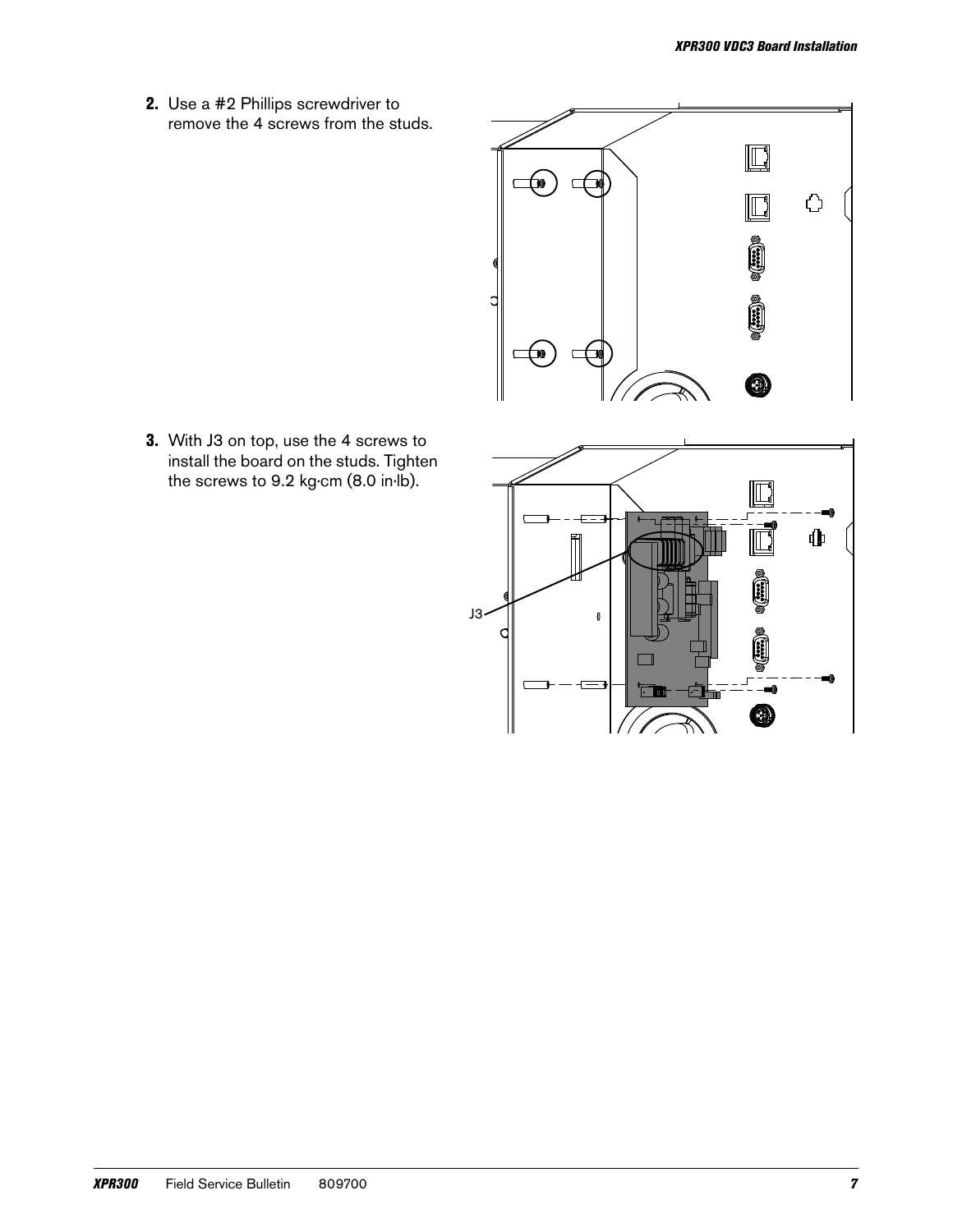## **Connect the VDC3 board (141201)**



1. Remove the wire bundle from the wire clip in the plasma power supply.



 $\Box$  The wire bundle is included in the plasma power supply. The bundle includes the arc voltage wires and power wires.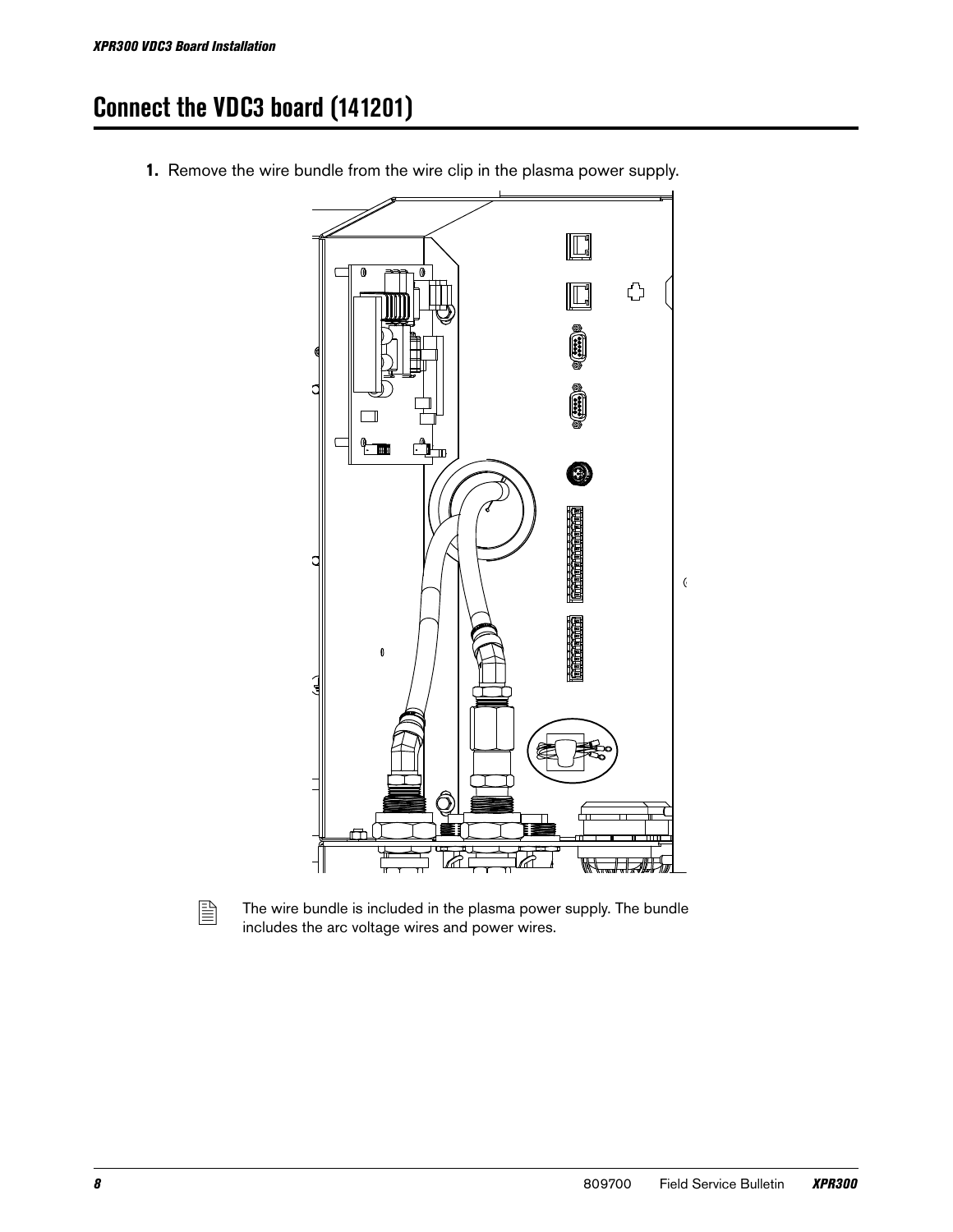- 2. Connect one end of the VDC3 120 VAC harness to J1 of the VDC3 board with the tab on top. See [Figure 4](#page-8-0).
- <span id="page-8-0"></span>3. Connect the other end of the VDC3 120 VAC harness to the 120 VAC connector.



- 4. Attach the spade connector of the yellow wire (WORK) to the J3-WORK terminal. See Figure 5.
- 5. Attach the spade connector of the yellow/black wire (NEG) to the J3-ELECTRODE terminal.